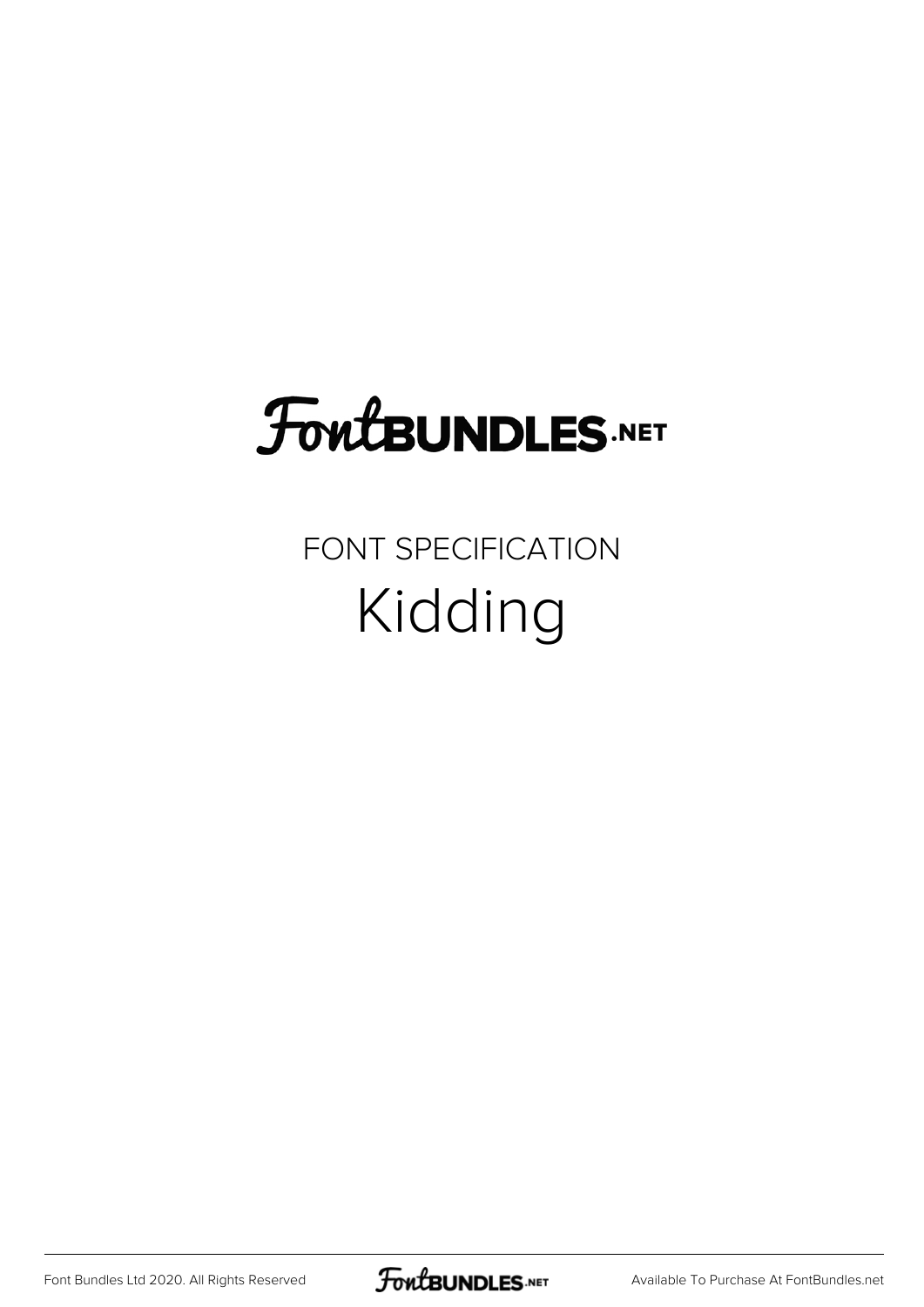

**Uppercase Characters** 

#### ABCDEFGHIJKLMNOPQRSTU **VWXYZ**

Lowercase Characters

### abcdefghijklmnopgrstuvw **XYZ**

**Numbers** 

#### 0123456789

**Punctuation and Symbols** 



All Other Glyphs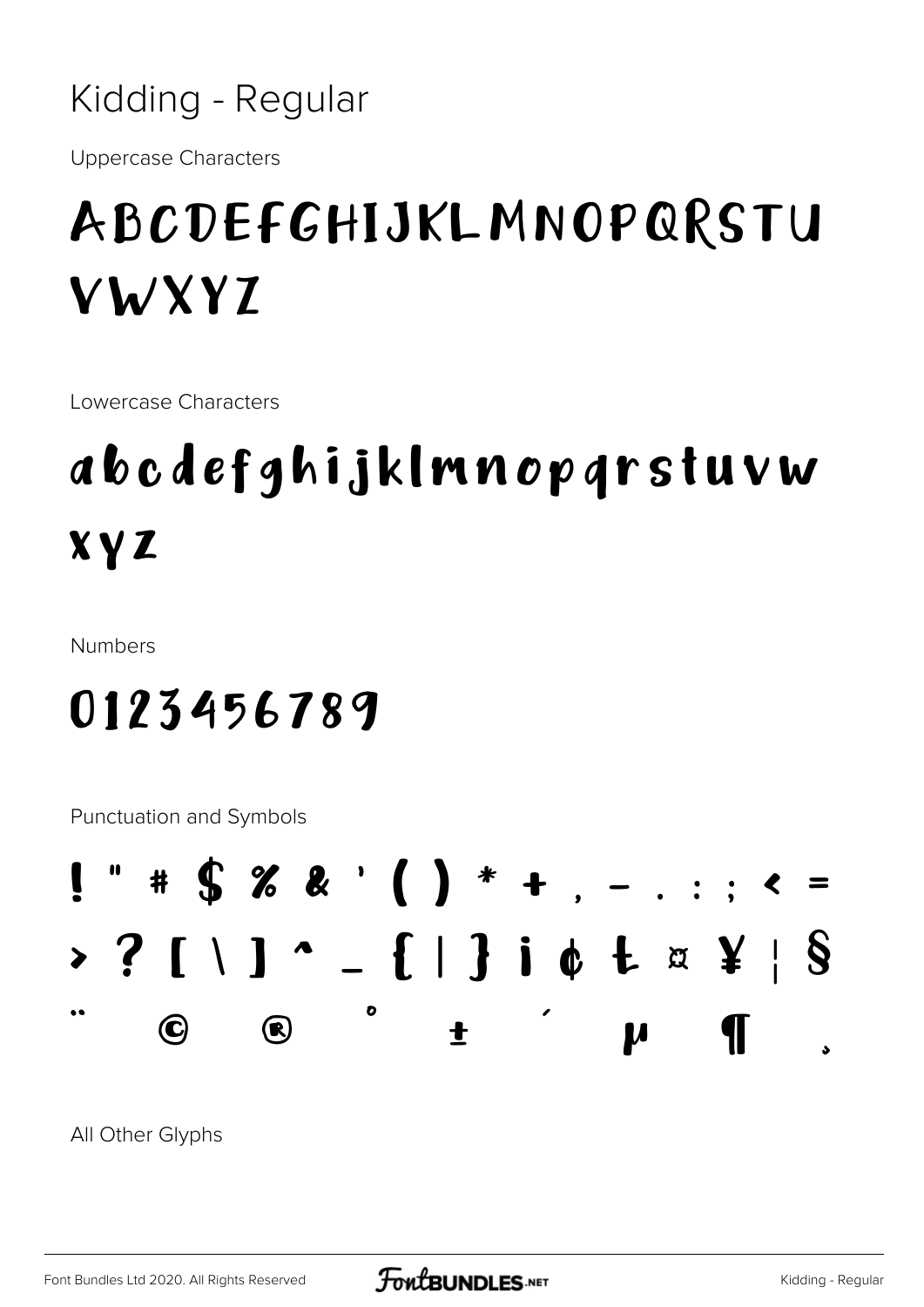# À Á Â Ã Ä Å Æ Ç È É Ê Ë Ì Í Î Ï Ð Ñ Ò Ó Ô Õ Ö Ø Ù Ú Û Ü Ý ß à á â ã ä å æ ç è é ê ë ì í î ï ñ ò ó ô õ ö ø ù ú û ü ý ÿ Ł ł Œ œ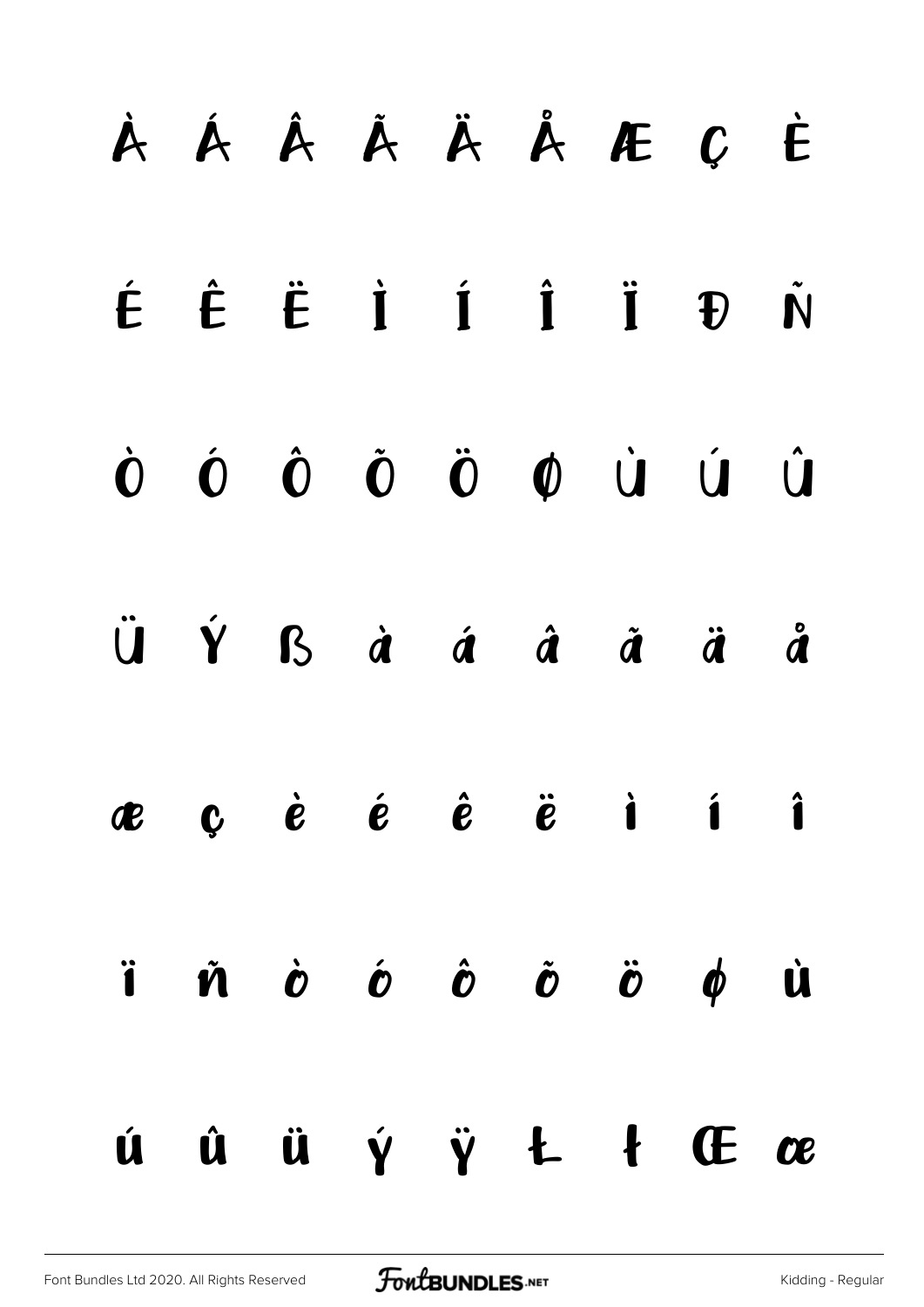# $\check{\mathsf{S}}$   $\check{\mathsf{s}}$   $\check{\mathsf{Y}}$   $\check{\mathsf{Z}}$   $\check{\mathsf{Z}}$   $\check{\mathsf{Z}}$  $\bullet$  $\rightarrow$  + +  $\rightarrow$  ... |  $\epsilon$ **TM** a b a d c f g h s GIGK IGM GNG OG GYGT s d au ov aw ox oy az  $\boldsymbol{d}$ 60 c<sup>9</sup> do e<sup>9</sup> fo go ho io jo  $k$  ls no no  $c^{\circ}$  po q<sub>o</sub>  $r^{\circ}$  s<sup>o</sup>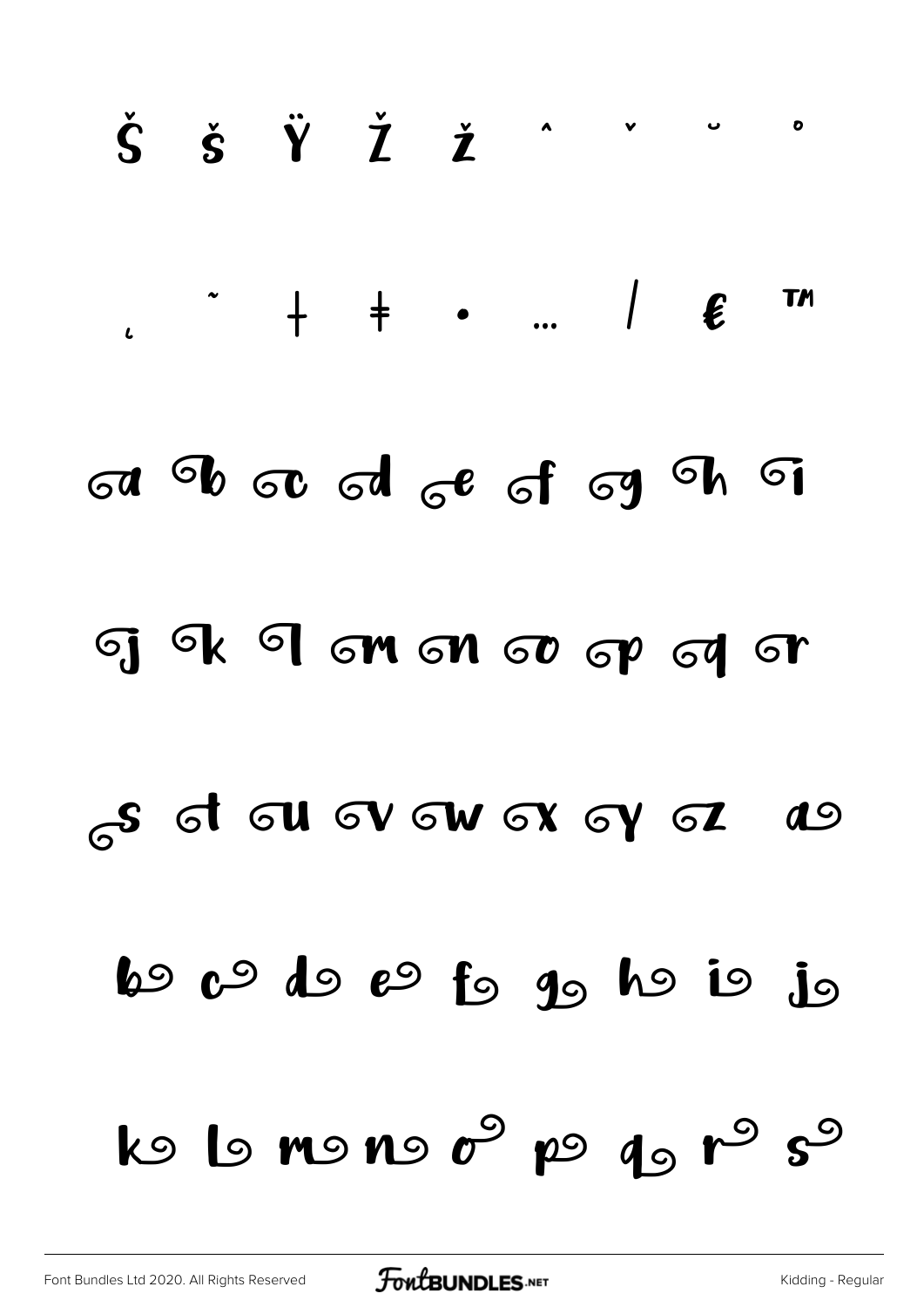|  |  | $S_{o}$ a $S_{o}$ f $S_{o}$ a i $J_{o}$ i $K_{o}$                                                                                                                                                                                                                                                                                                                                                                                     |  |  |
|--|--|---------------------------------------------------------------------------------------------------------------------------------------------------------------------------------------------------------------------------------------------------------------------------------------------------------------------------------------------------------------------------------------------------------------------------------------|--|--|
|  |  | 9 m n o p d r s 9                                                                                                                                                                                                                                                                                                                                                                                                                     |  |  |
|  |  | $\begin{array}{ccccccccc} u & v & w & x & y & z & a & b & c \\ \odot & \odot & \odot & \odot & \odot & \odot & \odot & \odot & \odot \end{array}$                                                                                                                                                                                                                                                                                     |  |  |
|  |  | $\begin{array}{ccccccccc}\n\mathbf{a} & \mathbf{b} & \mathbf{c} & \mathbf{c} & \mathbf{c} & \mathbf{c} & \mathbf{c} & \mathbf{c}\n\end{array}$                                                                                                                                                                                                                                                                                        |  |  |
|  |  | $\begin{array}{cccccccccccccc} \mathsf{M} & \mathsf{M} & \mathsf{M} & \mathsf{M} & \mathsf{M} & \mathsf{M} & \mathsf{M} & \mathsf{M} & \mathsf{M} & \mathsf{M} & \mathsf{M} & \mathsf{M} & \mathsf{M} & \mathsf{M} & \mathsf{M} & \mathsf{M} & \mathsf{M} & \mathsf{M} & \mathsf{M} & \mathsf{M} & \mathsf{M} & \mathsf{M} & \mathsf{M} & \mathsf{M} & \mathsf{M} & \mathsf{M} & \mathsf{M} & \mathsf{M} & \mathsf{M} & \mathsf{M} &$ |  |  |
|  |  | V W X V Z do bo co do                                                                                                                                                                                                                                                                                                                                                                                                                 |  |  |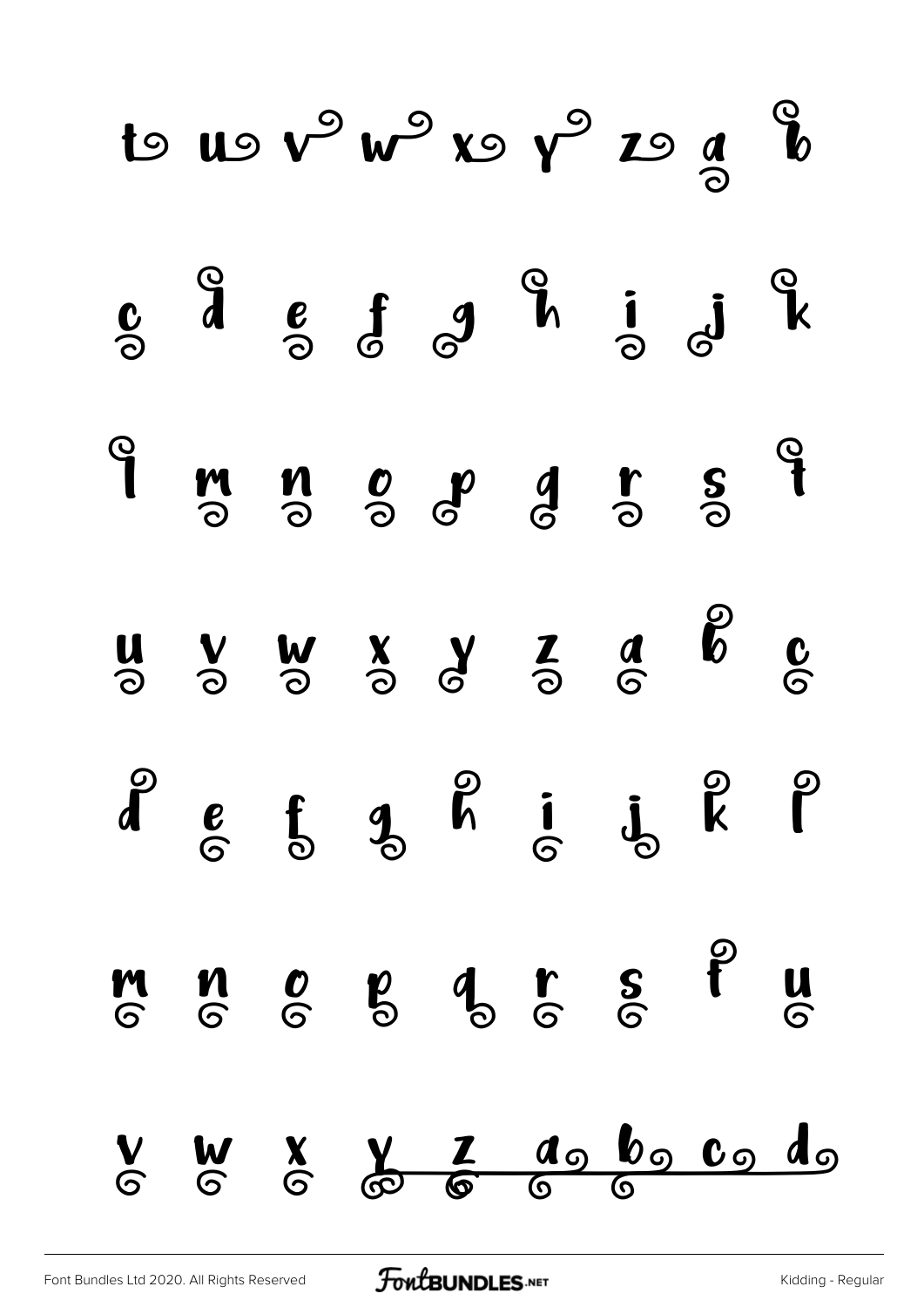

[Font Bundles Ltd 2020. All Rights Reserved](https://fontbundles.net/) **FoutBUNDLES.NET** [Kidding - Regular](https://fontbundles.net/)